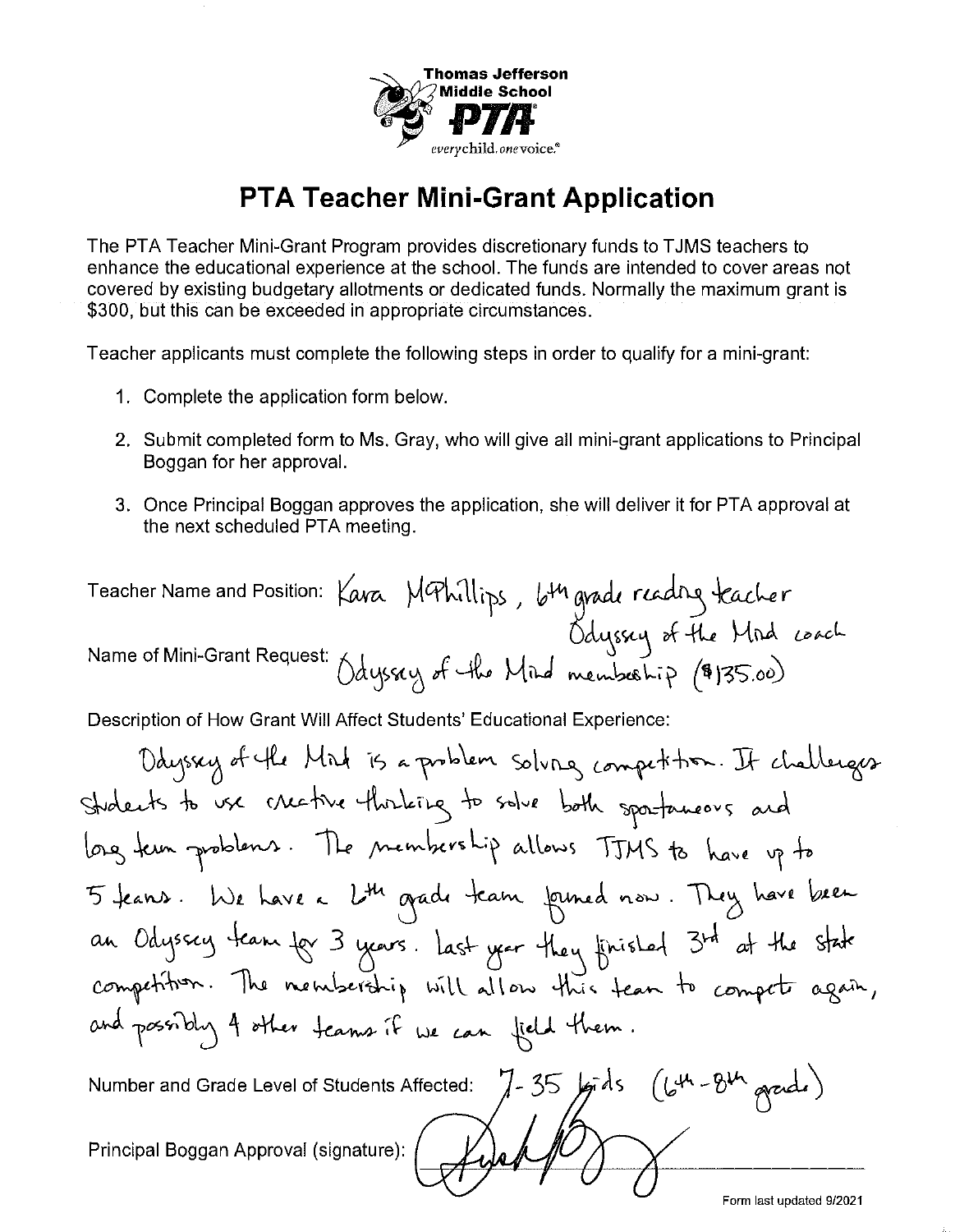### **Odyssey of the Mind**

c/o CREATIVE COMPETITIONS, INC. 406 Ganttown Road Sewell, NJ 08080 Tel: (856) 256-2797 Fax: (856) 256-2798

**Bill To: Kara McPhillips** 3803 4th Street N Arlington, VA 22203 US

**Ship To: Thomas Jefferson Middle School** Attn: Kara McPhillips 3803 4th Street N Arlington, VA 22203 **US** 

#### Date: Oct-7-2021 08:24PM Terms: PAID

|                        | Name                                  | Ordered | Price    | Total    |
|------------------------|---------------------------------------|---------|----------|----------|
|                        | Traditional Membership                |         | \$135.00 | \$135.00 |
|                        | THOMAS JEFFERSON MIDDLE SCHOOL #39195 |         |          |          |
| Total-due:             |                                       |         | \$135.00 |          |
| Kara McPhillips (VISA) |                                       |         |          |          |
| Balance-due:           |                                       |         |          |          |

#### Note: ALL MEMBERSHIP SALES ARE FINAL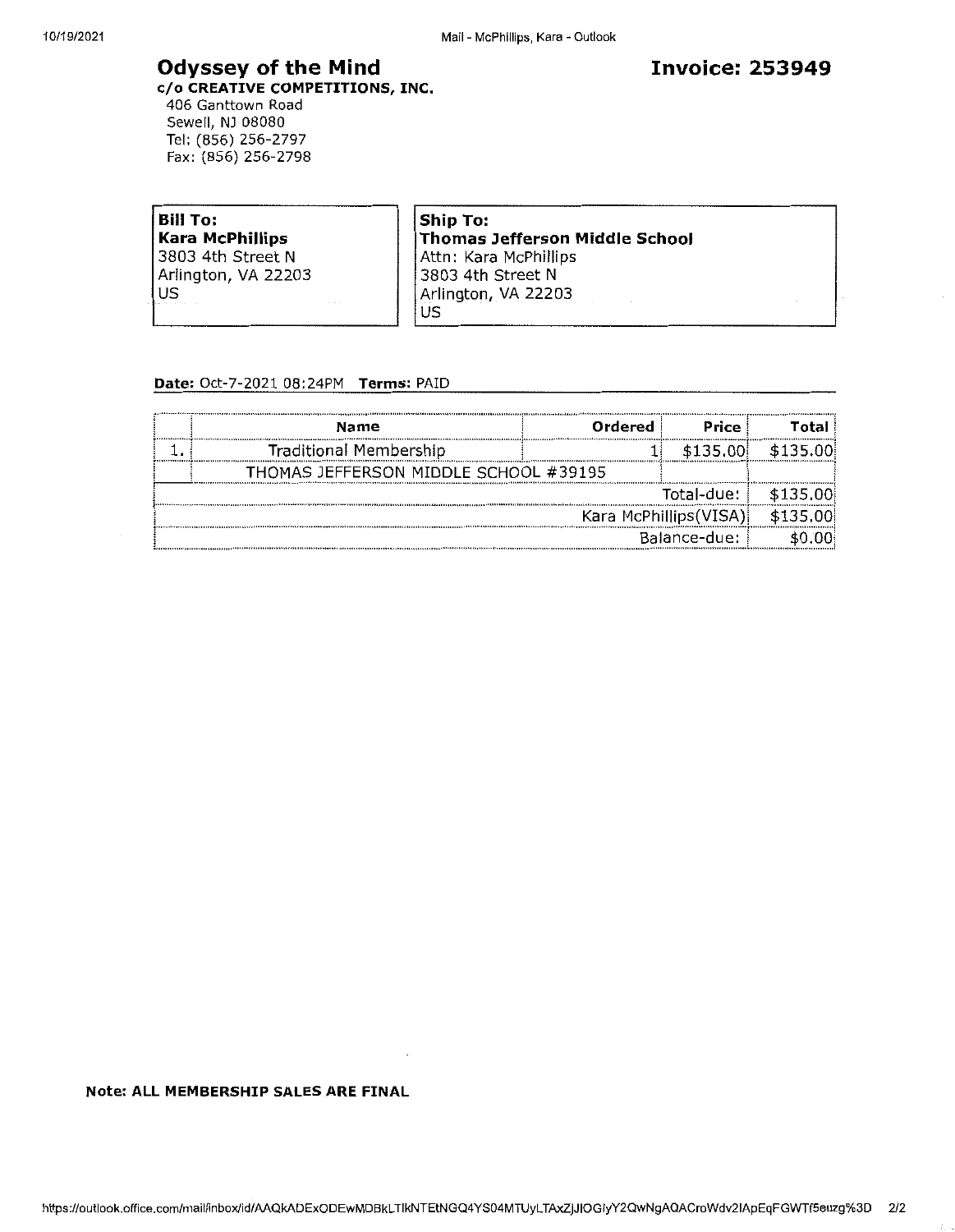

The PTA Teacher Mini-Grant Program provides discretionary funds to T JMS teachers to enhance the educational experience at the school. The funds are intended to cover areas not covered by existing budgetary allotments or dedicated funds. Normally the maximum grant is \$300, but this can be exceeded in appropriate circumstances.

Teacher applicants must complete the following steps in order to qualify for a mini-grant:

- 1. Complete the application form below.
- 2. Submit completed form to Ms. Gray, who will give all mini-grant applications to Principal Boggan for her approval.
- 3. Once Principal Boggan approves the application, she will deliver it for PTA approval at the next scheduled PTA meeting.

Teacher Name and Position: Peggy Sabouni, Interlude Therapist

Name of Mini-Grant Request: Self-Management Rewards

Description of How Grant Will Affect Students' Educational Experience:

Students enrolled in the Thomas Jefferson Interlude program find success using individually designed behavioral programs that enable them to learn and practice prosocial skills while accessing course content in increasingly less restrictive environments. The goal of the TJMS Interlude Program is to fully reintegrate these students into a general education setting. To accomplish this, we provide a highly structured and supportive educational environment that includes crisis interventioin, social skills training, and counseling, in concert with the regular academic curricula. Part of the program includes a point-sheet wherby the student can earn rewards. Since this can become costly, a grant to offset these expenses would be helpful. Number and Grade Level of Students Affected: 6th, 7th and 8th grade. 2-10 students.

Principal Boggan Approval (signature):

**Form last updated 9/2021**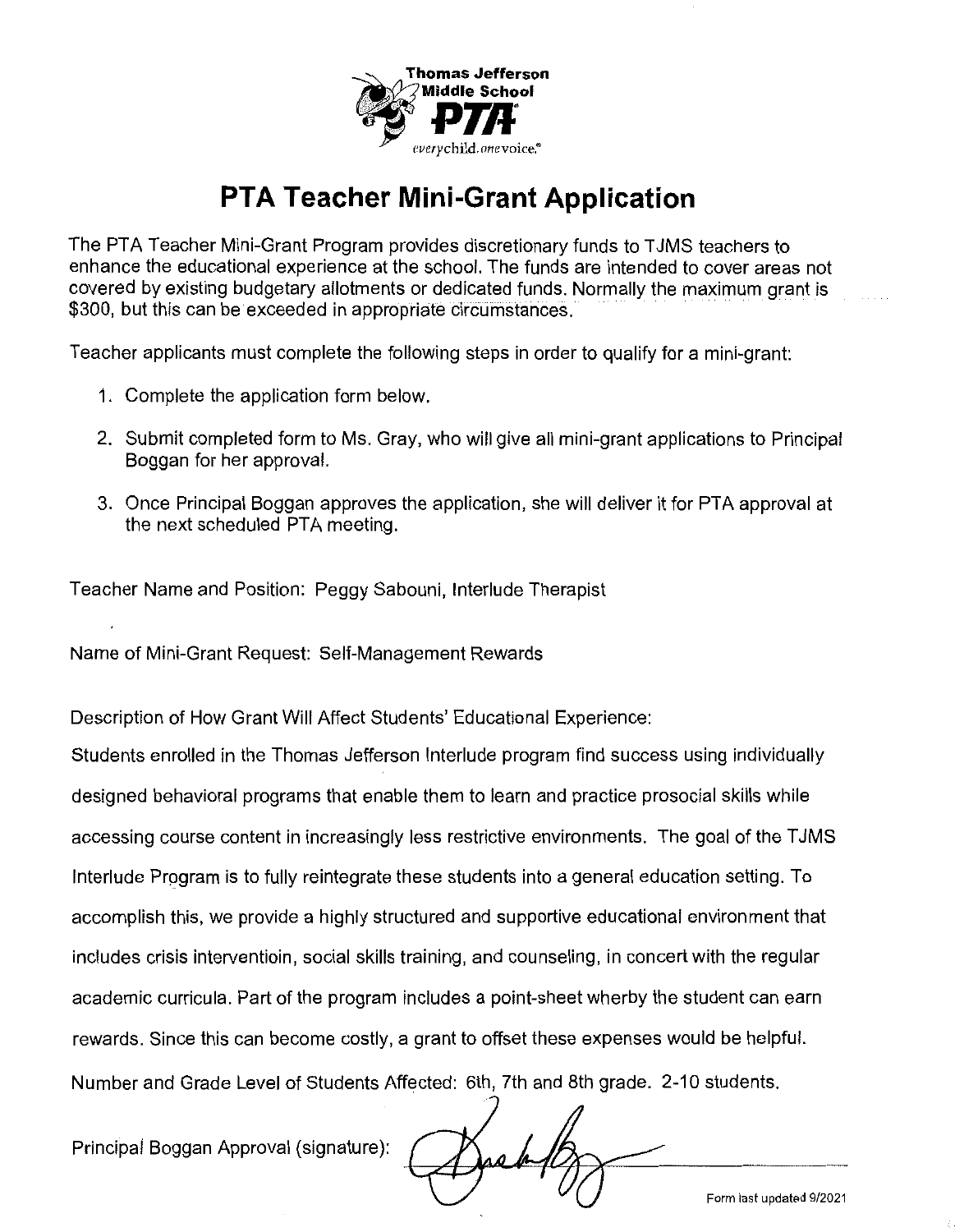

The PTA Teacher Mini-Grant Program provides discretionary funds to TJMS teachers to enhance the educational experience at the school. The funds are intended to cover areas not covered by existing budgetary allotments or dedicated funds. Normally the maximum grant is \$300, but this can be exceeded in appropriate circumstances.

Teacher applicants must complete the following steps in order to qualify for a mini-grant:

- 1. Complete the application form below.
- 2. Submit completed form to Ms. Gray, who will give all mini-grant applications to Principal Boggan for her approval.
- 3. Once Principal Boggan approves the application, she will deliver it for PTA approval at the next scheduled PTA meeting.

Teacher Name and Position: Amelia Black

Name of Mini-Grant Request: Kindness Club; Red Ribbon Week; Lunch Game Club

Description of How Grant Will Affect Students' Educational Experience:

For these 3 activities I am requesting \$100 for each for supplies to enhance the club's impact Kindness Club- STudents will find creative ways to show kindness around the school; Ideas so far: Kindness week, Weekly kindnes challenges; Custodian appreciation, Kindess TikTok Challenge videos (Art supplies needed) ; Red Ribbon Week- Polaroid pictures of students holding up "Bully and/drug /free" poster will be displayed around school; Lunch Game group-Tuesdays at Lunch starting 11/2 meet in all lunches to play games and encourage new freind connections (Need new games to make it interesting and a locking storage bin)

Number and Grade Level of Students Affected: 300

Principal Boggan Approval (signature):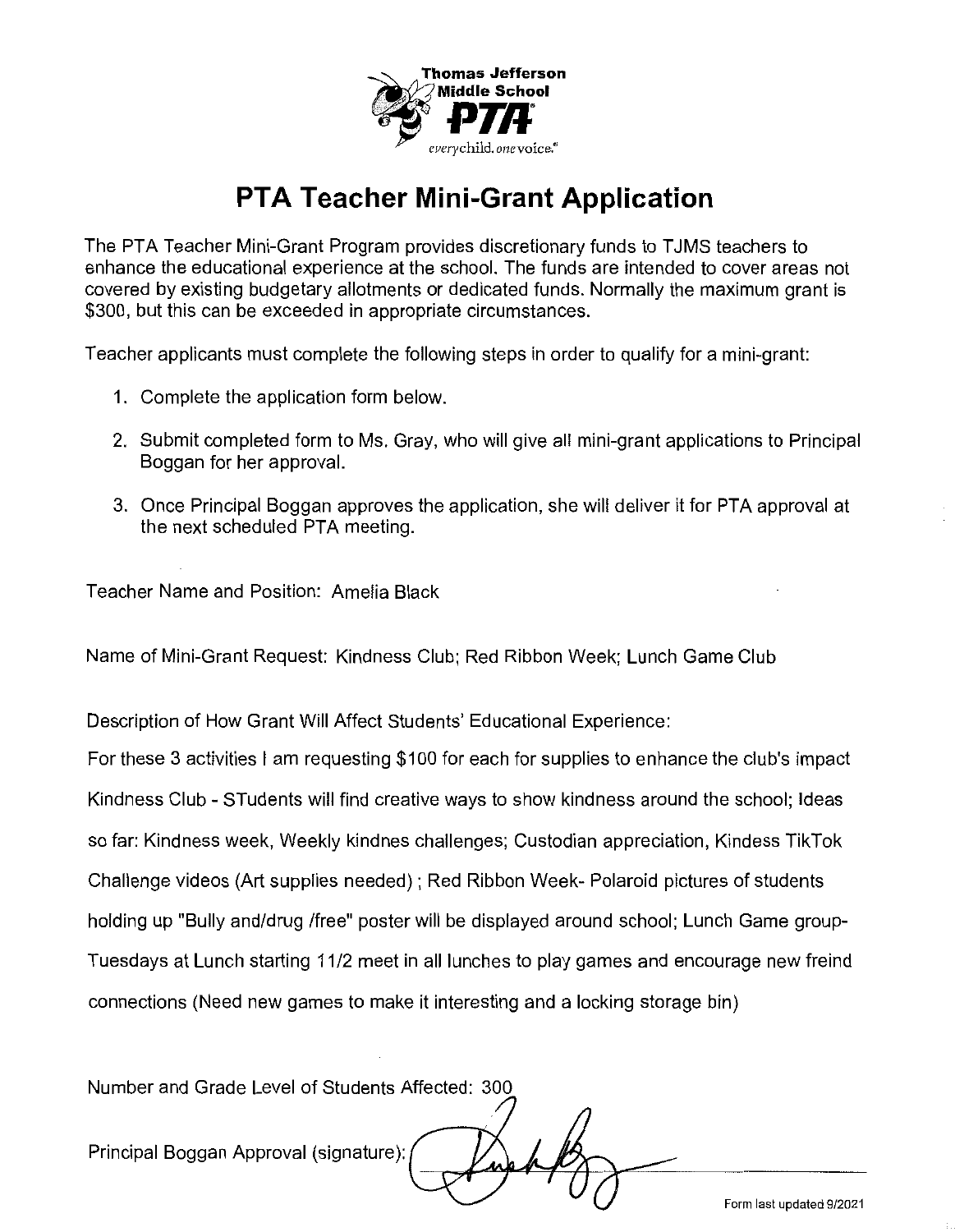

The PTA Teacher Mini-Grant Program provides discretionary funds to TJMS teachers to enhance the educational experience at the school. The funds are intended to cover areas not covered by existing budgetary allotments or dedicated funds. Normally the maximum grant is \$300, but this can be exceeded in appropriate circumstances.

Teacher applicants must complete the following steps in order to qualify for a mini-grant:

- 1. Complete the application form below.
- 2. Submit completed form to Ms. Gray, who will give all mini-grant applications to Principal Boggan for her approval.
- 3. Once Principal Boggan approves the application, she will deliver it for PTA approval at the next scheduled PTA meeting.

Teacher Name and Position: Peter Anderson- 7th Grade ELA Teacher

Name of Mini-Grant Request: Manga!

Description of How Grant Will Affect Students' Educational Experience:

Number and Grade Level of Students Affected: 125 Zth graders

Principal Boggan Approval (signature):